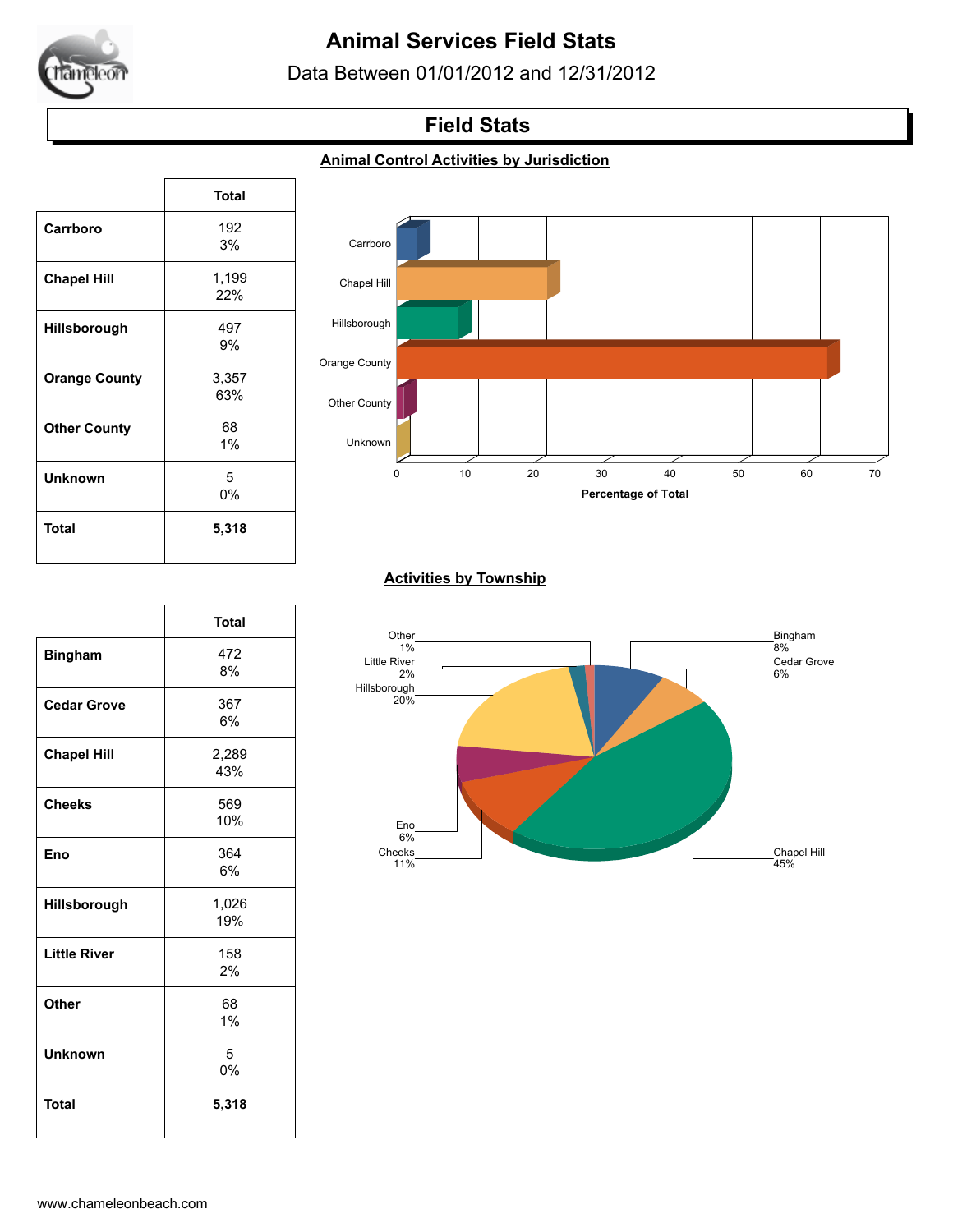

## **Animal Services Field Stats**

## Data Between 01/01/2012 and 12/31/2012

| <b>Activities by Animal Type</b> | <b>Total</b>            | <b>Activities by Call Type</b> | <b>Total</b>            |
|----------------------------------|-------------------------|--------------------------------|-------------------------|
| Cat                              | 564<br>10%              | <b>Assist</b>                  | 72<br>$1\%$             |
| <b>DK/GS</b>                     | $\overline{2}$<br>0%    | <b>Bite</b>                    | 697<br>13%              |
| Dog                              | 3,799<br>71%            | <b>Canvass</b>                 | 45<br>0%                |
| Fowl                             | 66<br>1%                | Confiscate                     | $\overline{4}$<br>$0\%$ |
| Livestock                        | 247<br>4%               | <b>Cruelty</b>                 | 433<br>8%               |
| Other                            | 115<br>2%               | <b>Declare</b>                 | 36<br>0%                |
| <b>Rabies Vectors</b>            | 331<br>6%               | <b>Exposure</b>                | 164<br>3%               |
| Reptile                          | $\overline{7}$<br>$0\%$ | Kennel                         | 30<br>0%                |
| <b>Unknown</b>                   | 61<br>$1\%$             | <b>Nuisance</b>                | 748<br>14%              |
| Wildlife                         | 126<br>2%               | Other                          | 660<br>12%              |
| <b>Total</b>                     | 5,318                   | Owned                          | 278<br>5%               |

| <b>Assist</b><br>72<br>1%<br>697<br><b>Bite</b><br>13%<br>45<br><b>Canvass</b><br>0%<br>4<br><b>Confiscate</b><br>0%<br>433<br><b>Cruelty</b><br>8%<br>36<br><b>Declare</b><br>0%<br>164<br><b>Exposure</b><br>3%<br>Kennel<br>30<br>0%<br>748<br><b>Nuisance</b><br>14%<br>660<br>Other<br>12%<br>278<br>Owned<br>5%<br><b>Prot Cust</b><br>7<br>0%<br>1,307<br><b>Stray</b><br>24%<br><b>Tethering</b><br>151<br>2%<br>354<br><b>Trap</b><br>6% | <b>Activities by Call Type</b> | <b>Total</b> |
|---------------------------------------------------------------------------------------------------------------------------------------------------------------------------------------------------------------------------------------------------------------------------------------------------------------------------------------------------------------------------------------------------------------------------------------------------|--------------------------------|--------------|
|                                                                                                                                                                                                                                                                                                                                                                                                                                                   |                                |              |
|                                                                                                                                                                                                                                                                                                                                                                                                                                                   |                                |              |
|                                                                                                                                                                                                                                                                                                                                                                                                                                                   |                                |              |
|                                                                                                                                                                                                                                                                                                                                                                                                                                                   |                                |              |
|                                                                                                                                                                                                                                                                                                                                                                                                                                                   |                                |              |
|                                                                                                                                                                                                                                                                                                                                                                                                                                                   |                                |              |
|                                                                                                                                                                                                                                                                                                                                                                                                                                                   |                                |              |
|                                                                                                                                                                                                                                                                                                                                                                                                                                                   |                                |              |
|                                                                                                                                                                                                                                                                                                                                                                                                                                                   |                                |              |
|                                                                                                                                                                                                                                                                                                                                                                                                                                                   |                                |              |
|                                                                                                                                                                                                                                                                                                                                                                                                                                                   |                                |              |
|                                                                                                                                                                                                                                                                                                                                                                                                                                                   |                                |              |
|                                                                                                                                                                                                                                                                                                                                                                                                                                                   |                                |              |
|                                                                                                                                                                                                                                                                                                                                                                                                                                                   |                                |              |
|                                                                                                                                                                                                                                                                                                                                                                                                                                                   |                                |              |
| 332<br>Wildlife<br>6%                                                                                                                                                                                                                                                                                                                                                                                                                             |                                |              |
| <b>Total</b><br>5,318                                                                                                                                                                                                                                                                                                                                                                                                                             |                                |              |

\* Vector species include bats, foxes, raccoons, skunks, and coyotes